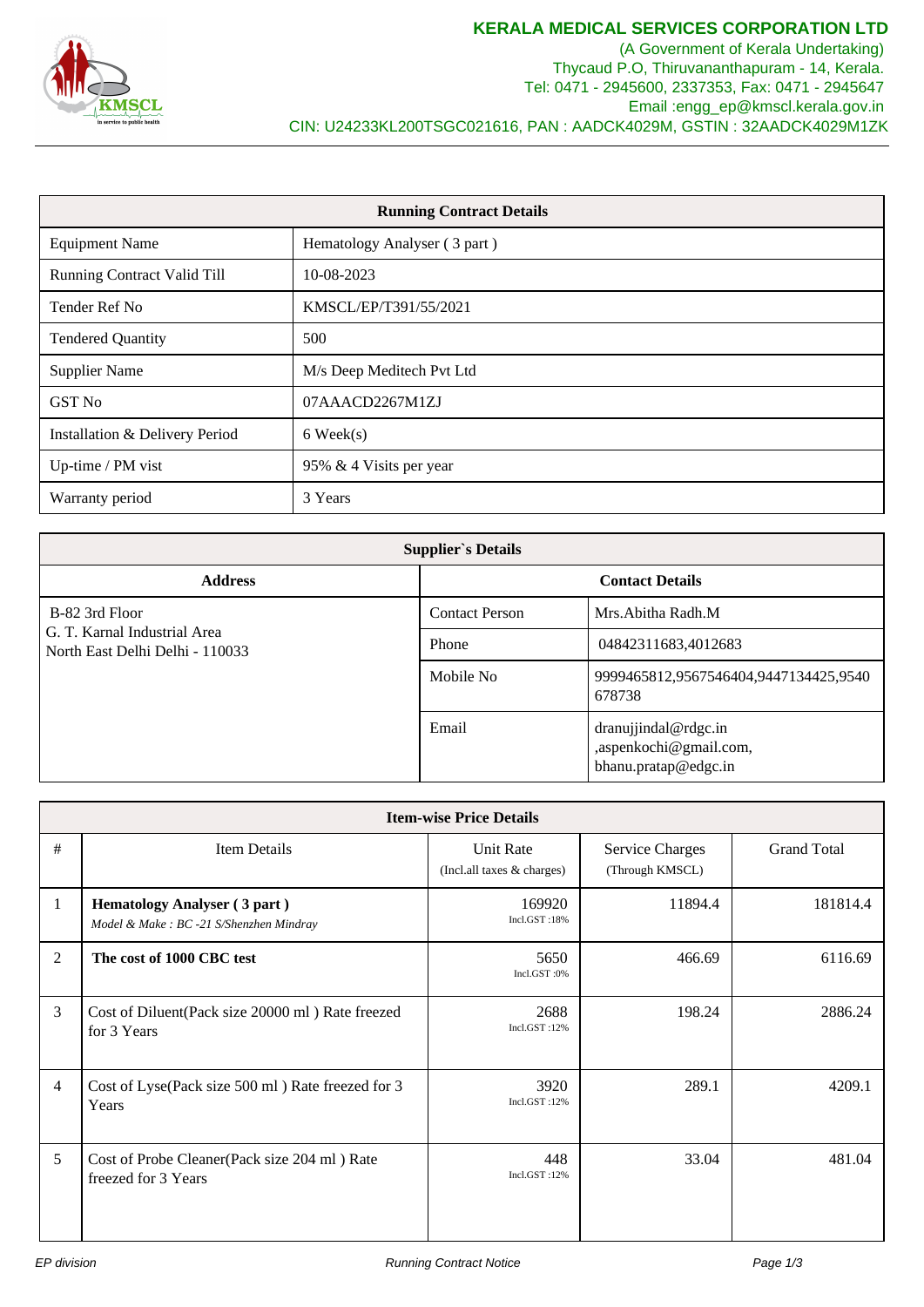| <b>Item-wise Price Details</b>                       |                                                                |                      |                      |                      |                      |                      |                      |                       |
|------------------------------------------------------|----------------------------------------------------------------|----------------------|----------------------|----------------------|----------------------|----------------------|----------------------|-----------------------|
| 6                                                    | Cost of Calibrator(Pack size 6 ml) Rate freezed for 3<br>Years |                      |                      |                      | 7840<br>Incl.GST:12% |                      | 578.2                | 8418.2                |
|                                                      |                                                                |                      |                      | 190466               |                      | 13459.67             | 203925.67            |                       |
| Annual / Comprehensive Maintenance Charges (Exl.Tax) |                                                                |                      |                      |                      |                      |                      |                      |                       |
| Rate                                                 |                                                                | 4 <sup>th</sup> Year | 5 <sup>th</sup> Year | 6 <sup>th</sup> Year | 7 <sup>th</sup> Year | 8 <sup>th</sup> Year | 9 <sup>th</sup> Year | $10^{\text{th}}$ Year |
| <b>Hematology Analyser (3 part)</b>                  |                                                                |                      |                      |                      |                      |                      |                      |                       |
| Labour                                               |                                                                | 28,000.00            | 28,000.00            | 28,000.00            | 28,000.00            | 28,000.00            | 28,000.00            | 28,000.00             |
| ve                                                   | Comprehensi                                                    | 33,000.00            | 33,000.00            | 33,000.00            | 33,000.00            | 33,000.00            | 33,000.00            | 33,000.00             |

## **Other terms & conditions**

1. The supplier shall execute an agreement with the purchaser as per tender conditions (agreement format is given in the tender document).

2. The supplier shall submit performance security amounting to 3.00% of the value of the supply order.

3. The labour & comprehensive charges of equipment after the completion of warranty period is finalized by KMSCL as mentioned above.

4. Since discount rate is not applicable for equipment under Running Contract of KMSCL, purchase/supply order can be issued directly to supplier at the given rate with tax & other charges (exclusive of KMSCL service charges).

5. If purchase/supply order is issued directly to the supplier, KMSCL service charge need not be paid. But the copy of the said order may be forwarded to KMSCL for information.

## **Technical Specification**

## **Equipment :Hematology Analyser ( 3 part )**

## **Hematology Analyser -3part**

- 1. Should be a fully automated, three-part differential hematology analyzer.
- 2. Should measure minimum of 20 parameters namely, WBC, HGB, RBC, PLT, HCT, MCV, RDW-CV, MPV, MCHC, RDW-SD, PDW, and histogram (for WBC, RBC, PLT), MCH,LYMPH
- #,MID#,GRAN/NEUTRO#,LYMPH% ,MID%,GRAN / NEUTRO%,PLCR/ PLCC
- 3. Should be double chambered and have a throughput of 50 or more samples/hour.
- 4. Should be suitable for whole blood (up to 110µl) and pre-diluted samples (less than 25µl)
- 5. Should have an LCD display to show all parameters and histogram.
- 6. Should be supplied with inbuilt/external printer with necessary accessories.
- 7. Should have automatic calibration and at least 3 inbuilt quality control programs.
- 8. Hemoglobin measurement should be done using non-cyanide reagents- a letter of undertaking to be produced during the demonstration.
- 9. Should provide reagents, cleaners, rinsers, lasers, and consumables (whichever applicable) required to perform 2000 tests shall be supplied free of cost along with each machine.
- 10. The cost of 1000 CBC tests (Complete Blood Count) should be quoted by the bidder. Cost of test should include the cost of all reagents/ solutions required by the offered model to perform 1000 tests including 30 startups, 30 shut down, 120 active to stand